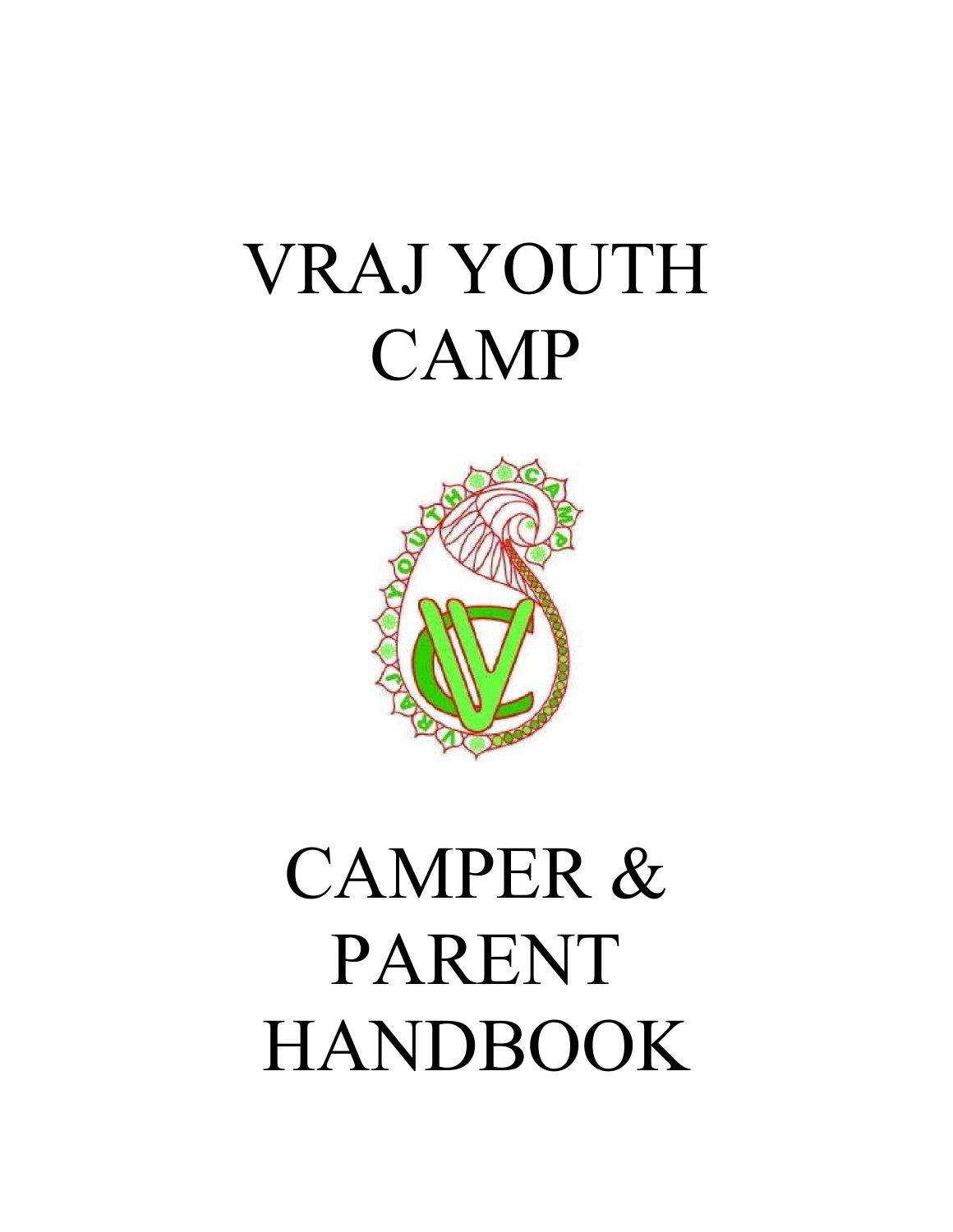

## **MISSION**

The Vraj Youth Committee is dedicated to preserving and nurturing the intellectual, spiritual and cultural development of Hindu youth by encouraging service to our community and broadening knowledge of our Indian heritage.

## **TABLE OF CONTENTS**

#### Contents

#### Visit **yrajyouth.net** for additional information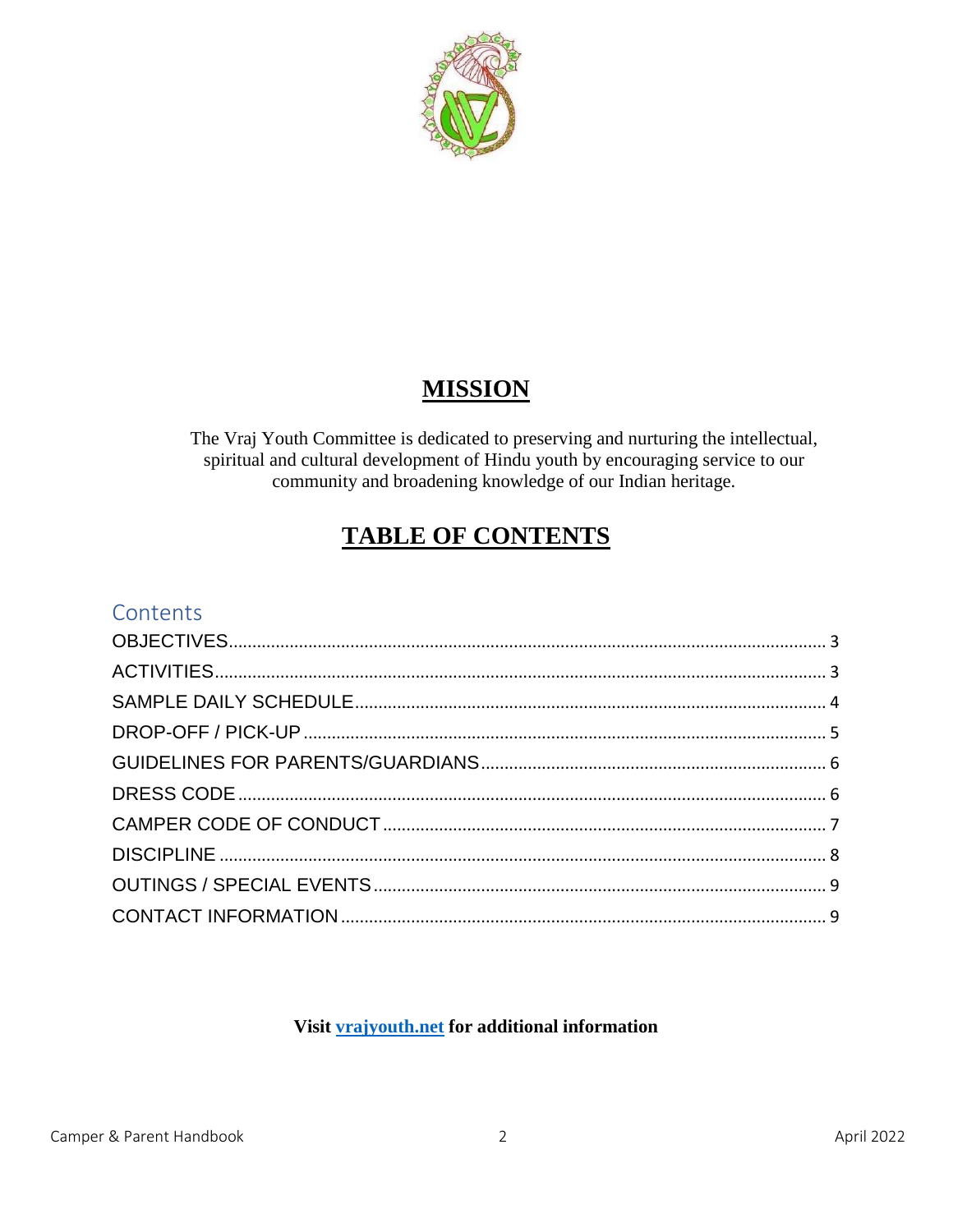

## <span id="page-2-0"></span>**OBJECTIVES**

- 1. Provide familiarity of Pushtimarg through classes and activities.
- 2. Exposure to philosophy behind vegetarian food, and values of good health via yoga and exercise.
- 3. Exposure to basic knowledge of Indian music, arts, dances, feasts, festivals, and languages – Sanskrit and Gujarati
- 4. Provide experience of sharing, free and open communication and articulation of opinions, to enhance self-esteem and promote individual growth.
- 5. Develop sensitivity of respect, rights, and responsibility towards others; develop an outlook towards meeting and handling challenges.
- 6. Provide opportunities for the development of skills in leadership, selfpresentation, and interpersonal relationships.
- 7. Provide models for volunteerism and civic duties.
- 8. Develop friendships and networks that go beyond camp.
- 9. Participate in various activities that involve cooperation, public speaking, and team work.

## <span id="page-2-1"></span>**ACTIVITIES**

- 1. Yoga
- 2. Class Our Vraj Pushtimarg slokas, hymns, and understandings of rituals.
- 3. Class Indian Culture Indian history, geography, festivals and heritage.
- 4. Conversational Gujarati, cultural plays and interactive activities.
- 5. Afternoons include the following various activities: Outings, Seva to Vraj, Mehndi, Arts & Crafts, Kirtan, Open Forum, Vraj Olympics, Garba, etc.
- 6. Group/Individual activities focusing on preparation of two-minute skits, song, dance, musical performances, etc. for evening campfire.
- 7. Small group discussions on relevant topics. E.g. current events, social interactions, personal development.
- 8. Free time sports and other self-initiated activities: soccer, basketball, Frisbee, volleyball, softball, etc.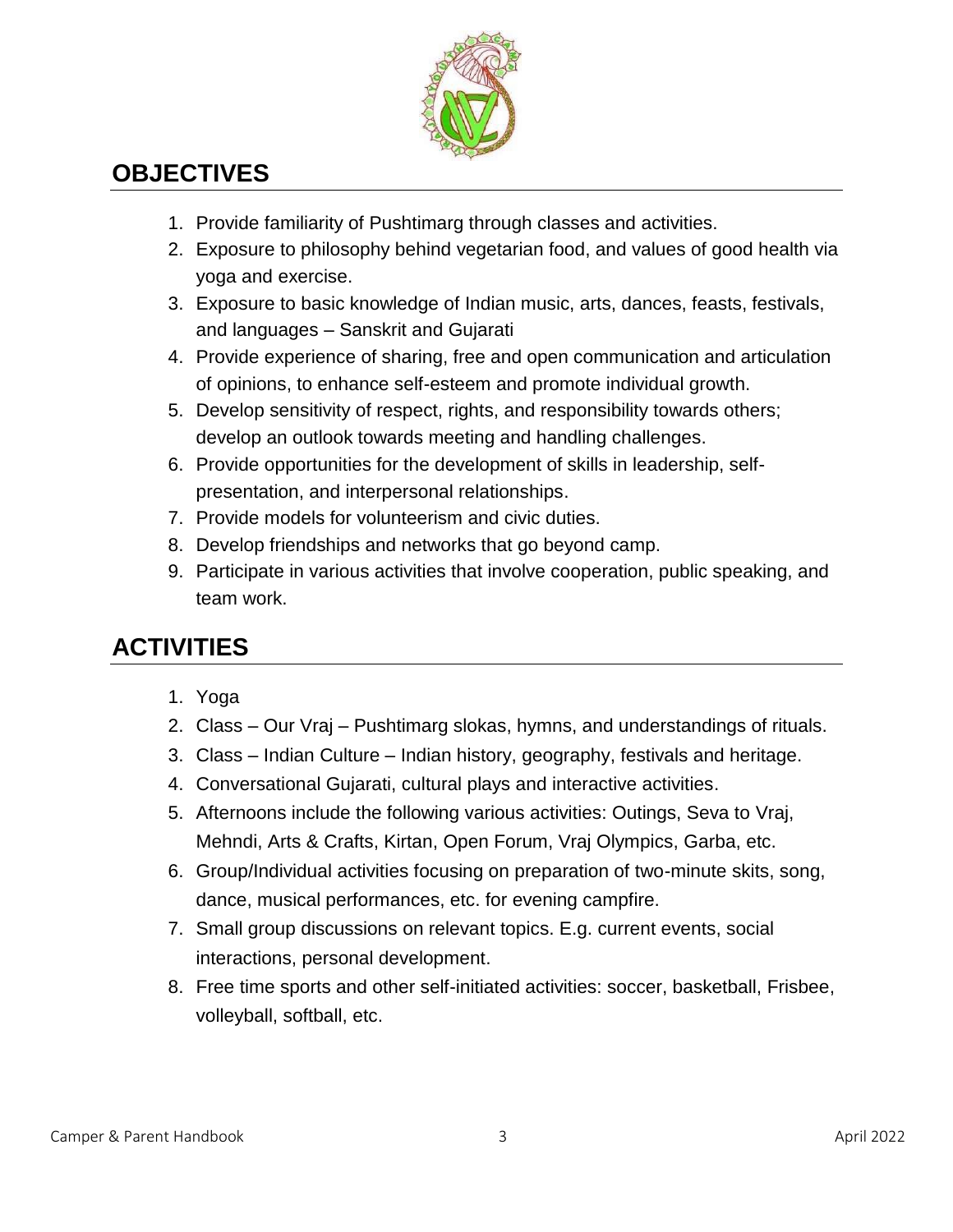

## <span id="page-3-0"></span>**SAMPLE DAILY SCHEDULE**

| $06:30$ a.m.              | Wakeup call                             |
|---------------------------|-----------------------------------------|
| $06:50$ a.m.              | <b>Morning Stretches</b>                |
| $07:05 - 07:35$ a.m.      | Yoga                                    |
| $07:35 - 08:00$ a.m.      | Mangala Darshan                         |
| $08:00 - 08:30$ a.m.      | Morning Walk, Parikrama                 |
| $08:30 - 10:00$ a.m.      | Breakfast and get ready                 |
| 10:00 a.m. $-$ 12:15 p.m. | Culture, Our Vraj, Interactive Sessions |
| $12:15 - 01:15$ p.m.      | Lunch                                   |
| $01:15 - 02:00$ p.m.      | <b>Free Time</b>                        |
| $02:00 - 05:15$ p.m       | Afternoon activities, Outings, Snacks   |
| $05:15 - 06:00$ p.m.      | Sports, Skit Prep                       |
| $06:00 - 07:00$ p.m.      | Dinner                                  |
| $07:15 - 08:30$ p.m.      | Camp Fire                               |
| $08:30 - 09:00$ p.m.      | <b>Snack</b>                            |
| 09:00 p.m.                | Campers return to rooms                 |
| 09:30 p.m.                | Lights out for campers                  |

\*Schedules vary day-to-day. Detailed camp schedule will be posted two weeks prior to the start of camp on the website at<https://vrajyouth.net/index.php/portfolio/campers/>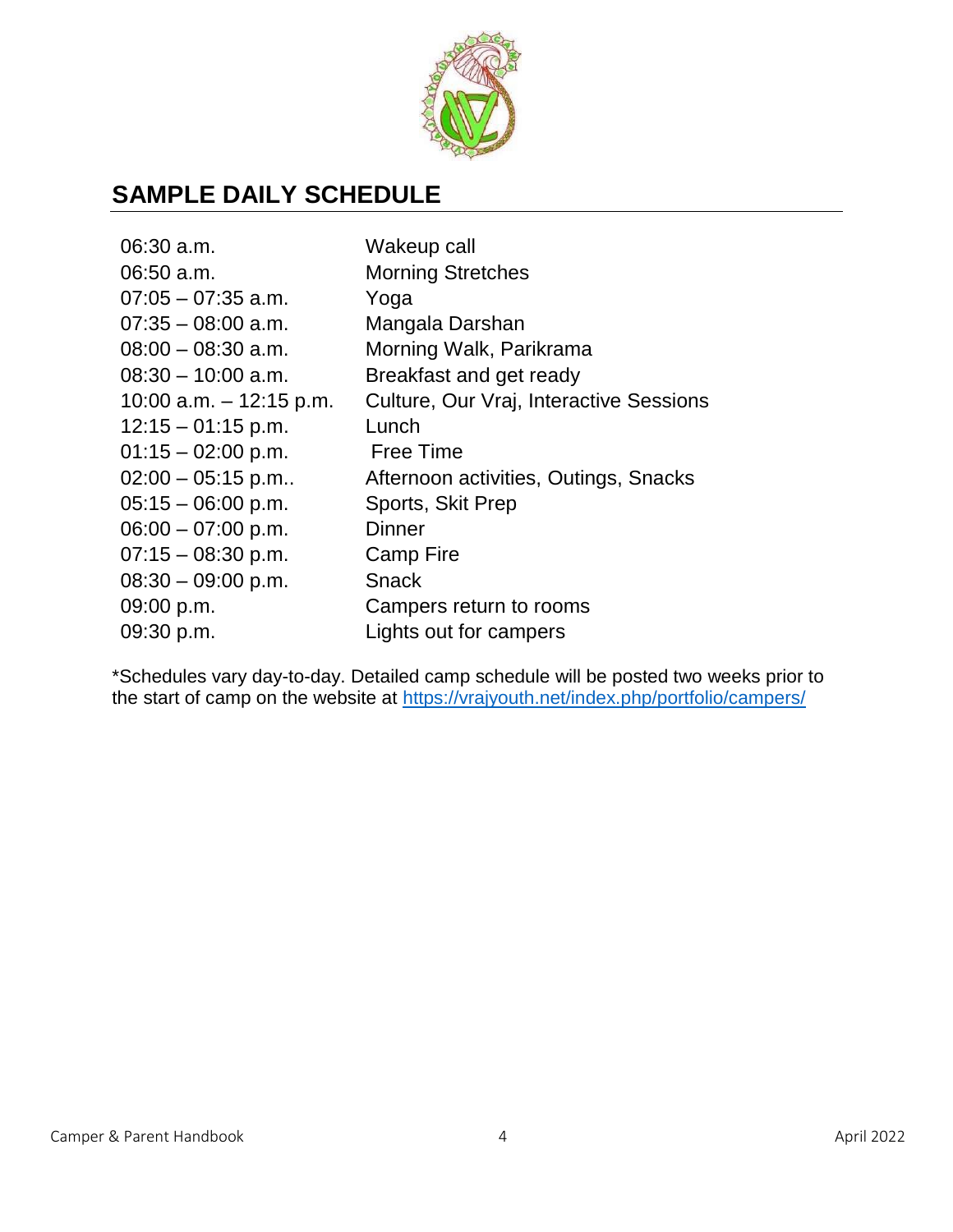

## <span id="page-4-0"></span>**DROP-OFF / PICK-UP**

# **Opening (First day of Camp):**

## **Registration/Luggage Drop off**

- Location: Murari Krupa / Dining Hall (Camp Campus)
- Time:  $2:00 \text{pm} 2:50 \text{pm}$
- Please have all luggage and any necessary forms ready

#### **Orientation for Parents**

- Location: Bal-Bodh
- $\bullet$  Time: 3:00pm  $-$  4:00pm
- We request all parents or guardians to be present for the full orientation.

## **Closing (Last day of Camp):**

#### **Presentation and Camp Highlights, Camper Check-out**

- Location: Bal-Bodh
- Time: 10:30am 11:30am If having someone other than parent/guardian picking up camper, must notify and have approval of camp director prior to the start of camp.

#### **Luggage Pick-up**

- Location: Navratna (Camp Campus)
- Time: 12:00pm
- A parent/guardian must be present in order to sign out a camper.

## **Rajbhog Prasad**

- Location: Anugrah (Old Haveli)
- Time: 1:00pm 2:00pm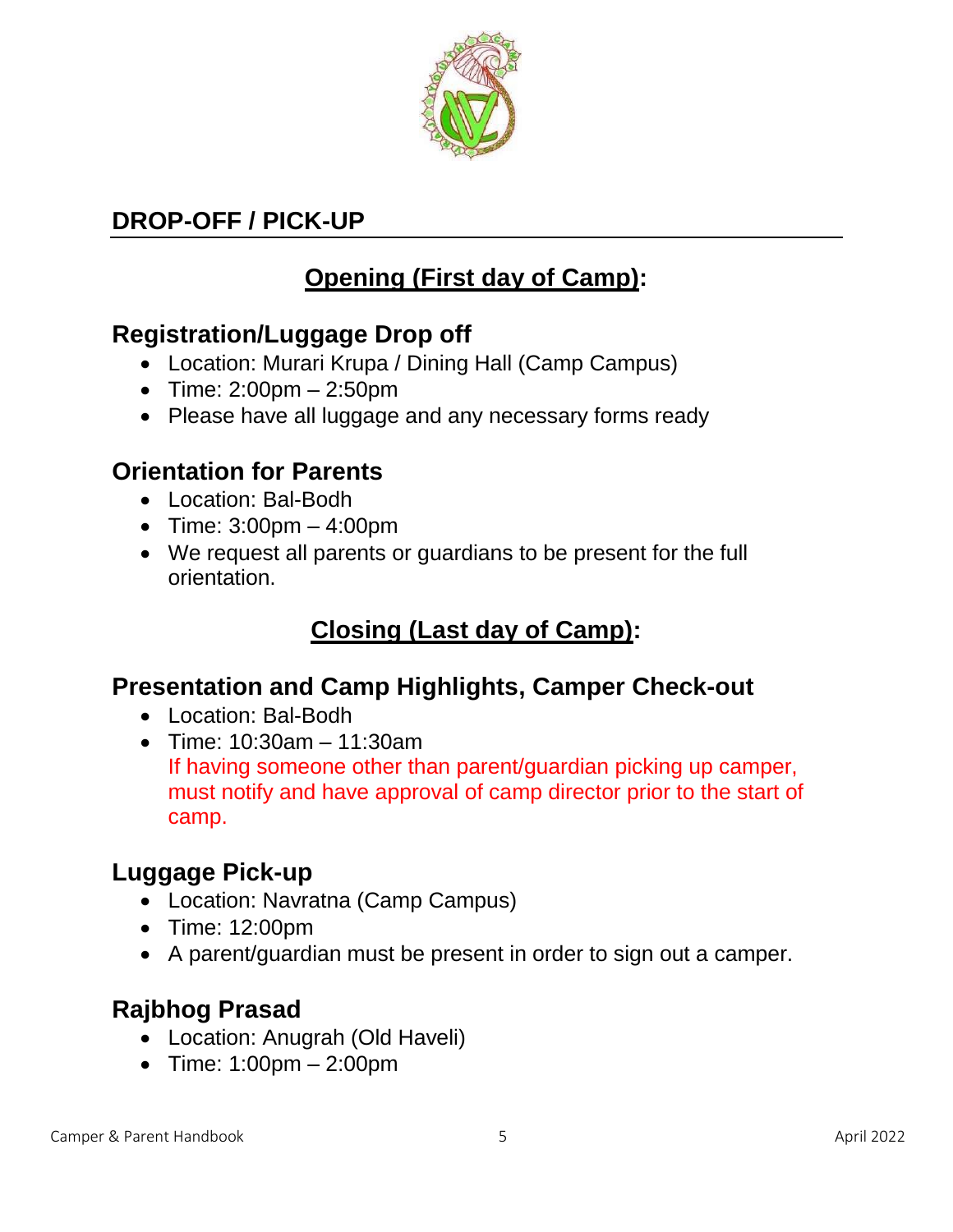

## <span id="page-5-0"></span>**GUIDELINES FOR PARENTS/GUARDIANS**

Be assured that your child is in the safe and excellent care of our program leaders and counselors. A lot of planning has gone into making this program a learning and fun filled experience. In order to facilitate lasting memories for your child we kindly request that you:

- Please make sure to speak with your child's counselor about any allergies or medical condition during the camp orientation.
- **Do not leave a cell phone with your child**
- Do not call your child unless there is an emergency.
- Do not call to inquire about the well-being of your child.
- If a camper is ill or home-sick, we will give you a call to discuss the situation.
	- o *If needed, please be prepared to come to Vraj to pick-up your child.*
- Please mark or label all personal items and clothing
	- o Although we will do our best to help locate any missing items, Vraj and Vraj Youth will not be responsible to replace any missing items.
- Please review all the handbook and camp policies with your child.

## <span id="page-5-1"></span>**DRESS CODE**

**Campers/Counselors** are expected to dress neatly and appropriately. Distracting outfits are not permitted and those unsuitably dressed will be requested to change into appropriate clothing.

- Clothing with inappropriate language or messages (implied or stated) is not acceptable.
- Only mid-thigh walking type shorts are permissible.
- No spandex, boxer-type, running or short-shorts are allowed.
- Miniskirts and tight short skirts are not permitted. Pants must be worn at waist level.
- No ripped or tattered clothing is permitted.
- Clothing should cover the shoulders.
- Sundresses, tank-tops, halter tops, see through shirts, bare midriffs are not allowed.
- Campers will be asked to change any dress deemed inappropriate for Vraj campus.

#### **Sneakers MUST be worn during morning walks, field trips and sports.**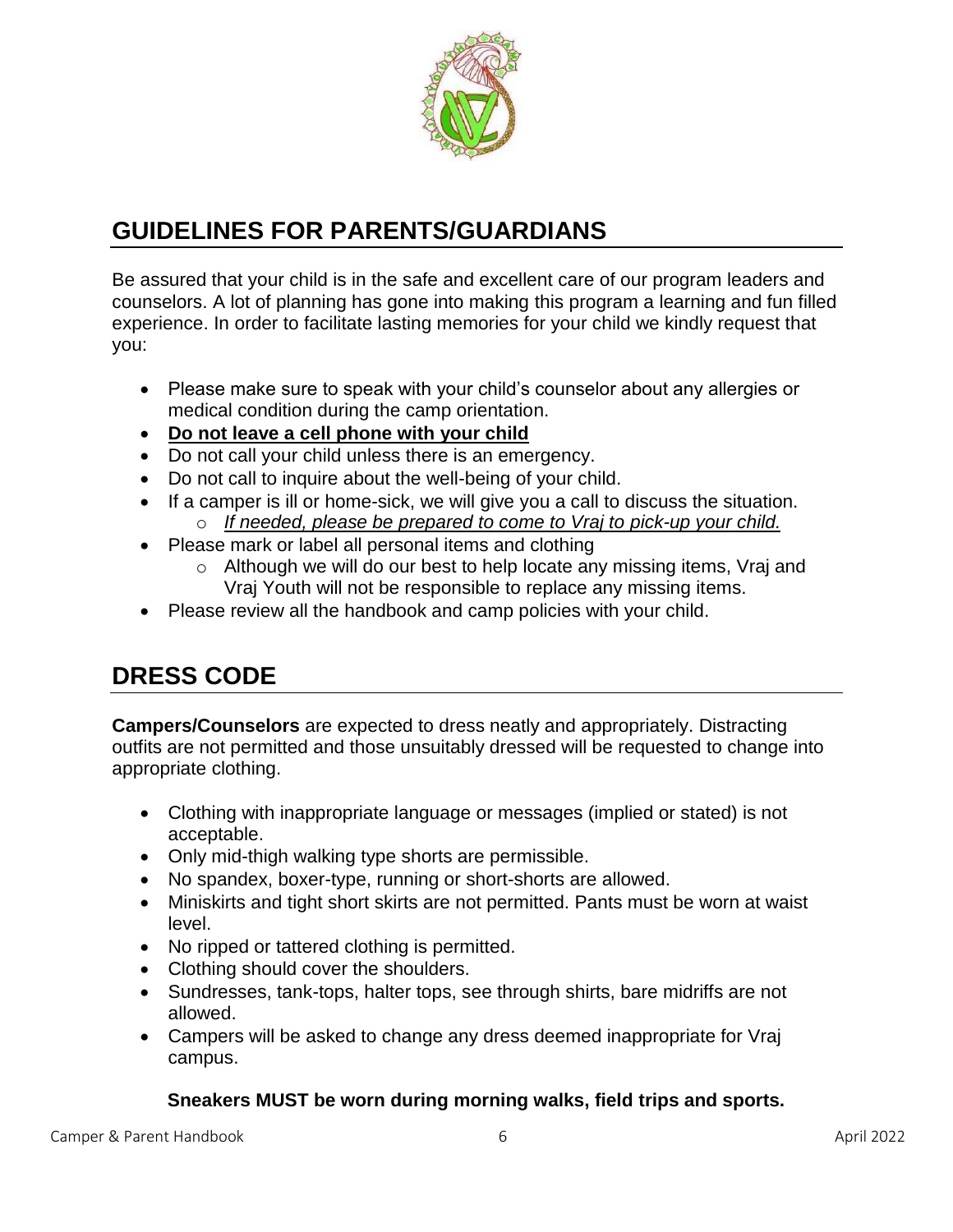

## <span id="page-6-0"></span>**CAMPER CODE OF CONDUCT**

Vraj Youth committee members have developed policies, rules and regulations concerning conduct and discipline which govern the behavior of the participants. While we recognize our responsibilities to maintain proper behavior at Vraj, we also urge you as parents to support our efforts by discussing these rules with your child.

Each camper has the responsibility to:

- 1. RESPECT the rights of others by:
	- a. Recognizing the value of personal and private property, i.e., avoiding defacing or otherwise damaging personal, private and public property.
	- b. To allow other campers to take part in all camp activities without fear of harm or harassment.
	- c. Pranks are not allowed.
	- d. Boys are NOT allowed to enter girls' rooms and vice versa.
	- e. Campers are NOT allowed to leave camp.
- 2. CONTRIBUTE to constructive group behavior by:
	- a. Participating in all activities
	- b. Supporting and obeying all those in authority (administrators, volunteers, counselors, etc.)
	- c. Controlling one's own physical actions, which are disturbing to others, i.e., fighting, tripping, shoving, etc.
	- d. Exercising self-discipline (e.g. properly eating in a courteous fashion, speaking quietly and disposing of garbage in a neat and orderly manner).
	- e. Playing in a cooperative manner and displaying good sportsmanship.
- 3. BEHAVE in a manner which will not disrupt the learning process by:
	- a. Refraining from any form of conduct which interferes with or prevents the learning process of oneself and/or others.
	- b. Do not use loud, abusive or profane language.
	- c. Do not use physical force against any camper or take part in any inappropriate behavior.
	- d. Physical or continual verbal abuse to any camper, counselor or volunteer will result in the dismissal of the violator. This includes talking to campers in a brash tone or using derogatory language, such as telling campers to "shut up." Anyone can call out use of foul language and ask the offender to perform push-ups. Notify the director if there are repeat offenses.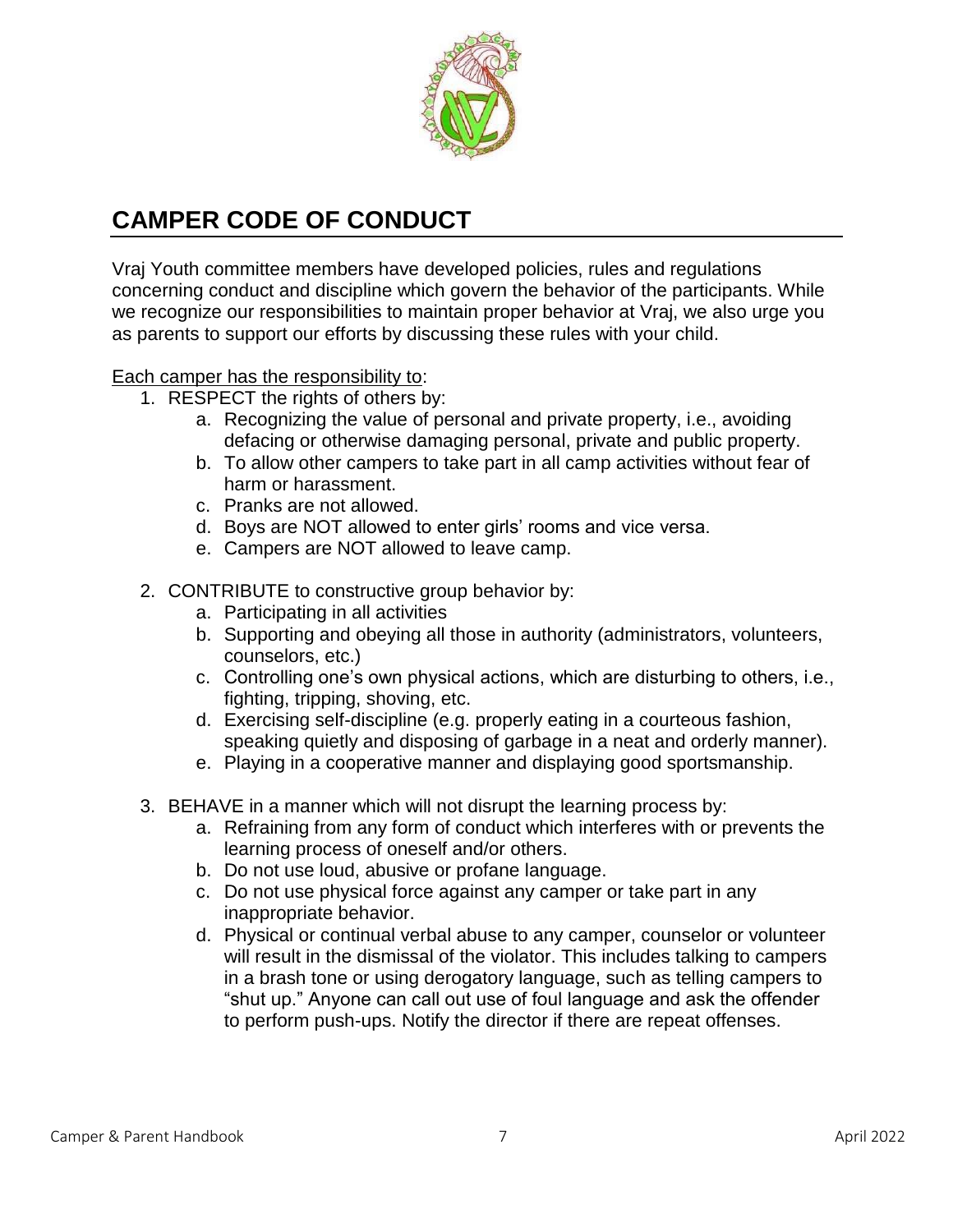

In addition to the above Campers are expected to:

- Adhering to the program schedule and regulations concerning attendance, tardiness, bedtime, etc.
- Take care of the sports and other equipment, the furnishings, and the building at all times.
- Maintain cleanliness of all areas of the campsite including rooms and bathrooms
- Not to leave the program site at any time.
- To seek out a counselor, volunteer, or director with any issue that they may have without fear of any repercussion.
- All campers should be in bed by 9:30 PM. Do not leave your assigned building at any time of the night.
- CELLPHONES and other electronic gadgets such as iPods, Apple watches, tablets, etc. are NOT allowed and will be confiscated if found in the possession of the camper. Please review detailed [Vraj Camp Cell Phone Policy](https://vrajyouth.net/wp-content/uploads/2019/02/Cell-Phone-Policy-at-Vraj-Camps-1.pdf) on the <http://www.vrajyouth.net/> website.
- Hazing and Bullying will not be tolerated. If you are a victim of or witness to such events, please notify the camp director immediately.
- No food from home of any kind (including gum, candy, etc.) is permitted. Furthermore, no food from the dining hall or snack time is permitted in the cabins at any point.
- Camp is tobacco, drug, and alcohol free environment. Possession or use of these substances (including but not limited to cigarettes, e-cigarettes, marijuana, cocaine, beer, wine, etc.) during camp will constitute immediate grounds for dismissal.
- Gambling or card games of any kind that uses chips or any such form of counting mechanism is not allowed.
- Photographer will be assigned during camp. Personal photography or video is not allowed. No one is allowed to distribute any A/V material or upload it on the internet/social media without explicit consent from VYC.

## <span id="page-7-0"></span>**DISCIPLINE**

Any violation of the code of conduct (but not limited to) will be evaluated by the counselor, head counselor, and directors of the camp. The appropriate penalties will be decided upon and adhered to without question.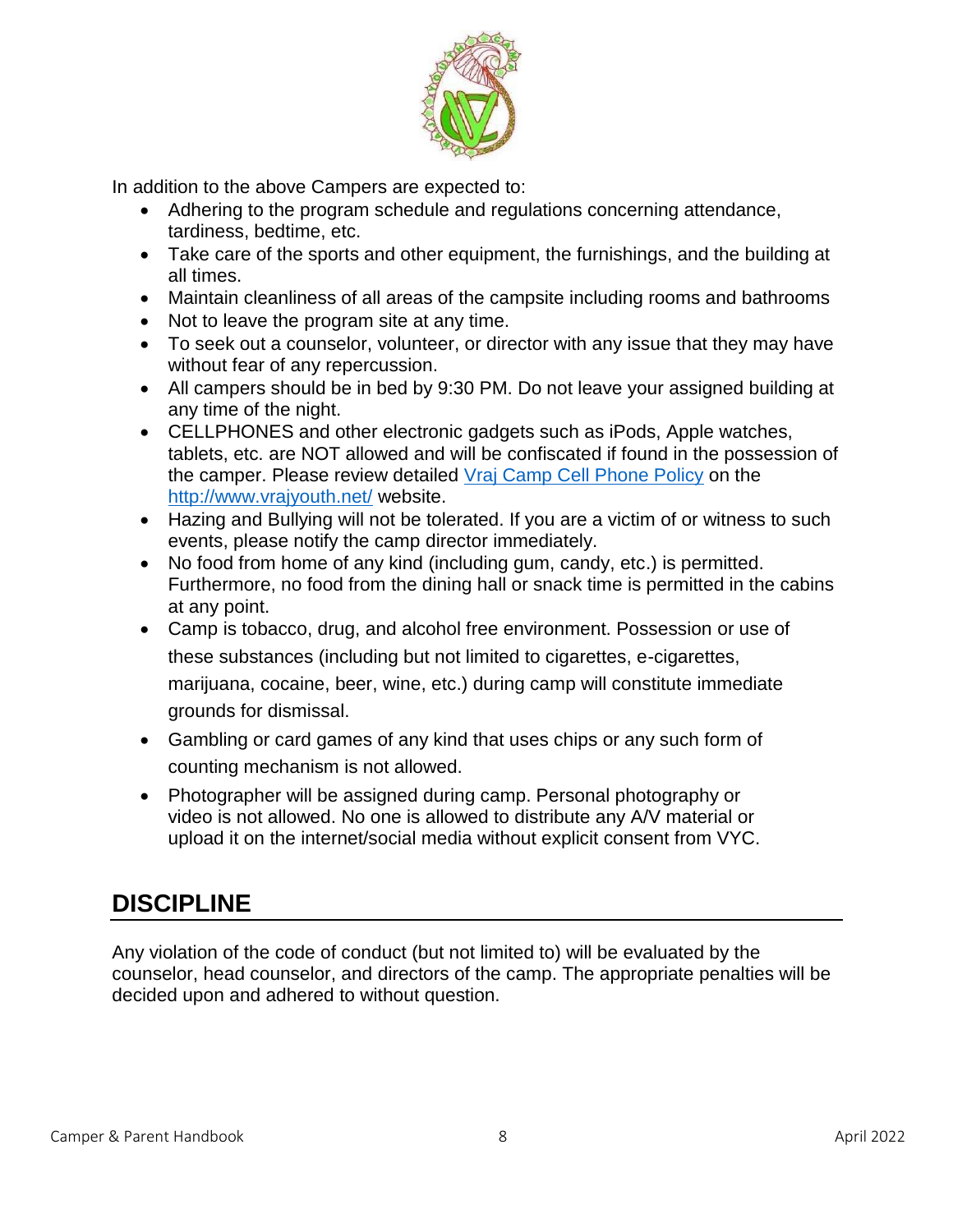

A Camper can incur the following penalties for misconduct:

- 1. The following privileges can be taken away for a specific period of time:
	- a. Free Time
	- b. Field trips with arrangements for misbehaving camper to work with another volunteer or temple staff during that period of time.
	- c. Attendance/Participation in sports events.
	- d. Participation in other camp activities.
- 2. A camper can be required to attend a time-out supervised by an appropriate staff member.
- 3. The parent may be requested to take camper home.
- 4. Any other form of penalty, within reason, that the camp director decides upon.

## <span id="page-8-0"></span>**OUTINGS / SPECIAL EVENTS**

Campers may be taken off of Vraj grounds during the week for field trips.

- Campers are provided with one Vraj Camp T-Shirt to be worn during these trips
- Campers are expected to behave in accordance with the Code of Conduct, even though they are not on Vraj grounds
- Campers are expected to respect all staff, property, and transportation buses at all times.

In addition, one night of the week will be devoted to a Garba/Raas night to be held at Bal Bodh on Vraj Grounds

# <span id="page-8-1"></span>**CONTACT INFORMATION**

#### **Visit [vrajyouth.net](https://vrajyouth.net/) for additional information**

| <b>Registration</b>      | OnlineReg@vrajyouth.net    |
|--------------------------|----------------------------|
| <b>Counselors</b>        | CounselorReg@vrajyouth.net |
| <b>Volunteers</b>        | VolunteerReg@vrajyouth.net |
| <b>General Inquiries</b> | Info@vrajyouth.net         |